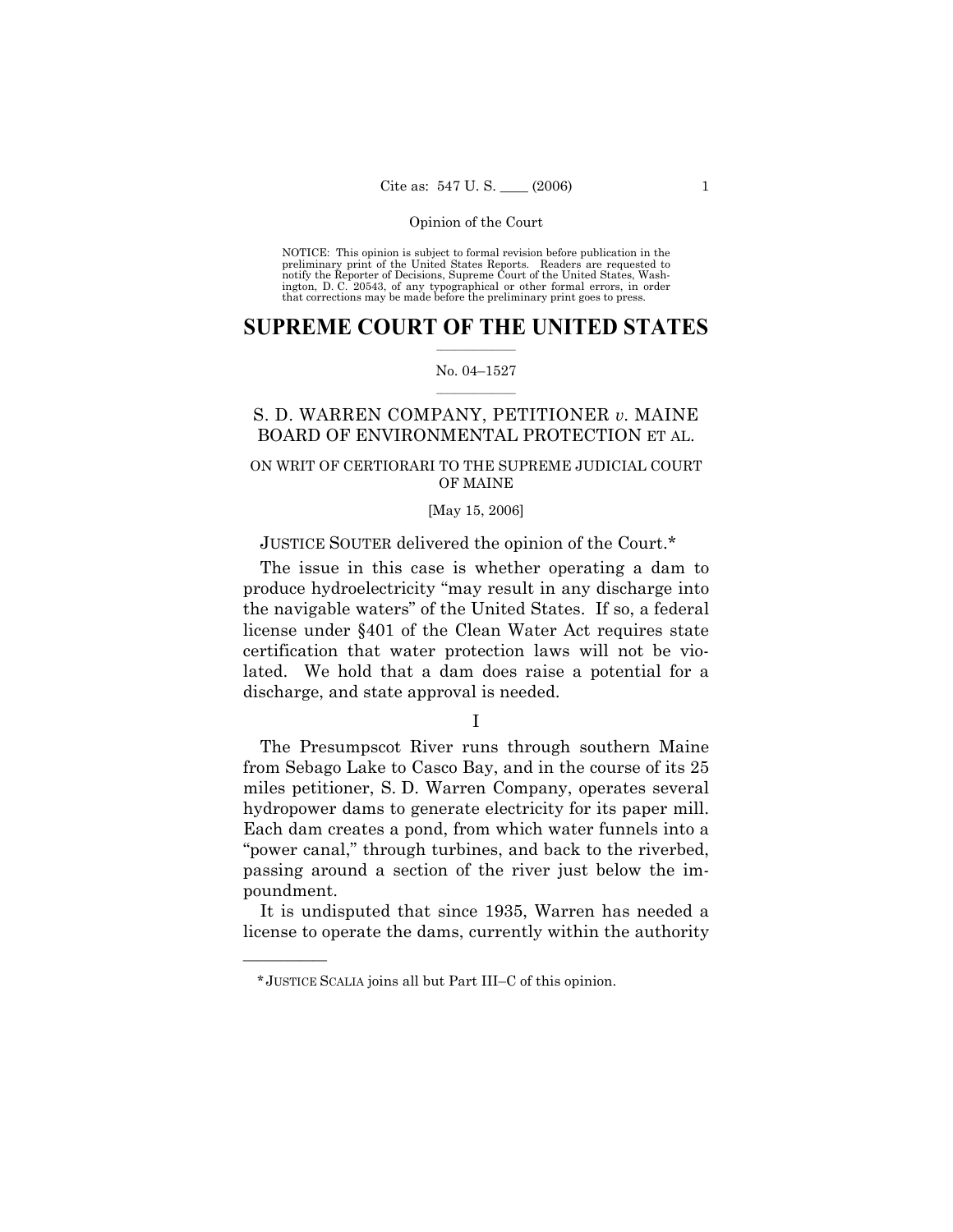of the Federal Energy Regulatory Commission (FERC) under the Federal Power Act. 16 U.S.C. §§817(1), 792; see also Public Utility Act of 1935, ß210, 49 Stat. 846. FERC grants these licenses for periods up to 50 years, 16 U. S. C. ß799, after a review that looks to environmental issues as well as the rising demand for power, ß797(e).

 Over 30 years ago, Congress enacted a specific provision for licensing an activity that could cause a "discharge" into navigable waters; a license is conditioned on a certification from the State in which the discharge may originate that it will not violate certain water quality standards, including those set by the State's own laws. See Water Quality Improvement Act of 1970, ß103, 84 Stat. 108. Today, this requirement can be found in ß401 of the Clean Water Act, 86 Stat. 877, codified at 33 U.S.C.  $$1341:$  "Any applicant" for a Federal license or permit to conduct any activity . . . which may result in any discharge into the navigable water[s] shall provide the licensing or permitting agency a certification from the State in which the discharge originates ...."  $$1341(a)(1)$ .

 ìAny certification provided under this section shall set forth any effluent limitations and other limitations, and monitoring requirements necessary to assure that any applicant for a Federal license or permit will comply with [ßß1311, 1312, 1316, and 1317] and with any other appropriate requirement of State law set forth in such certification, and shall become a condition on any Federal license or permit subject to the provisions of this section.<sup>"1</sup>  $$1341(d)$ .

<sup>1</sup>The statutes cross-referenced go to effluent limitations and other limitations, 33 U. S. C. ßß1311, 1312, standards of performance, ß1316, and toxic effluent standards,  $§1317$ . As we have explained before, "state water quality standards adopted pursuant to §303 [of the Clean Water Act, 33 U.S.C. §1313,] are among the 'other limitations' with which a State may ensure compliance through the §401 certification process.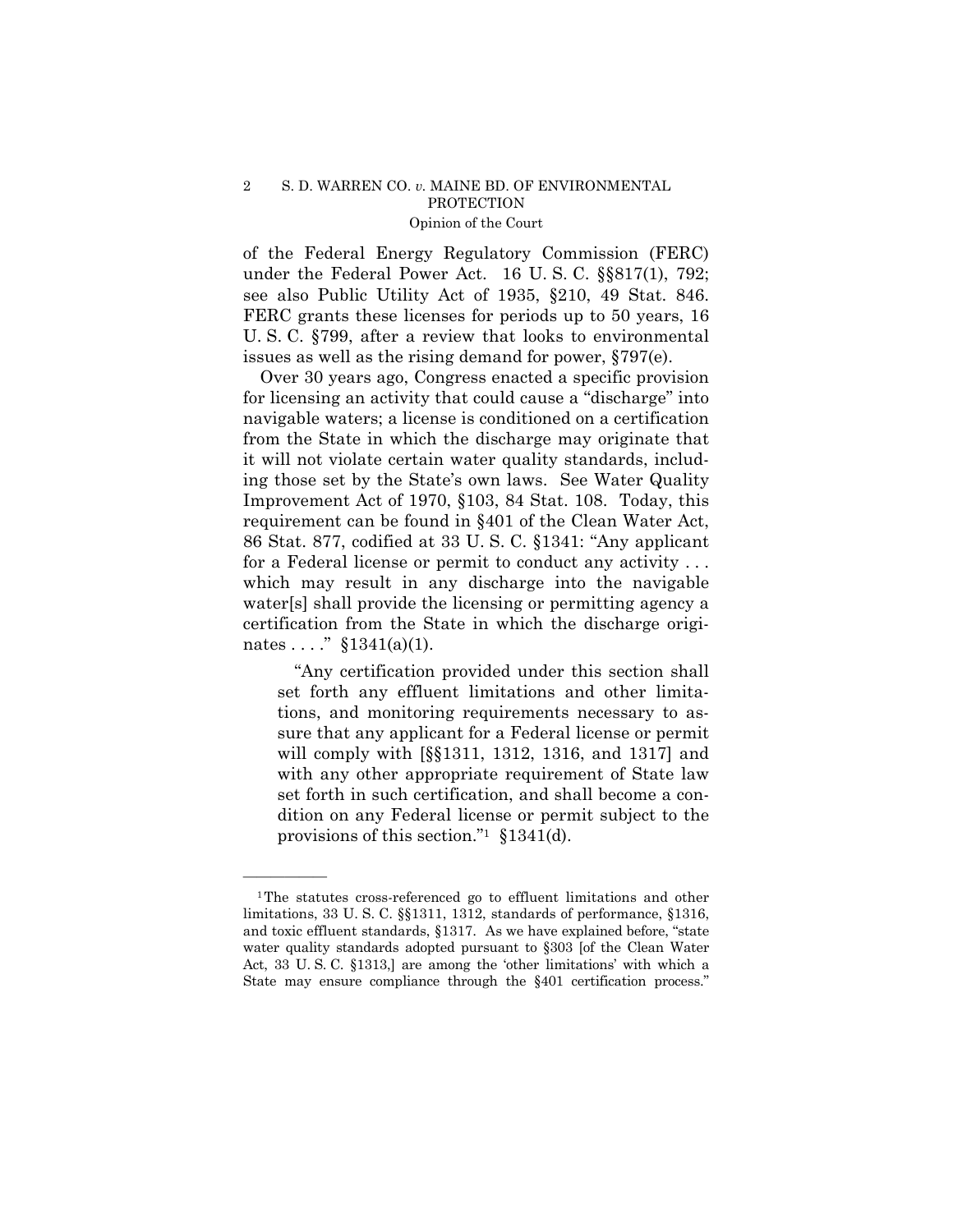In 1999, Warren sought to renew federal licenses for five of its hydroelectric dams. It applied for water quality certifications from the Maine Department of Environmental Protection (the state agency responsible for what have come to be known as "401 state certifications"), but it filed its application under protest, claiming that its dams do not result in any "discharge into" the river triggering application of ß401.

 The Maine agency issued certifications that required Warren to maintain a minimum stream flow in the bypassed portions of the river and to allow passage for various migratory fish and eels. When FERC eventually licensed the five dams, it did so subject to the Maine conditions, and Warren continued to deny any need of ß401 state certification. After appealing unsuccessfully to Maine's administrative appeals tribunal, the Board of Environmental Protection, Warren filed this suit in the State's Cumberland County Superior Court. That court rejected Warrenís argument that its dams do not result in discharges, and the Supreme Judicial Court of Maine affirmed. *S. D. Warren Co.* v. *Board of Environmental Protection,* 2005 ME 27, 868 A. 2d 210. We granted certiorari,  $546$  U. S.  $\_\_$  (2005), and now affirm as well.

II

The dispute turns on the meaning of the word "discharge," the key to the state certification requirement under ß401.2 The Act has no definition of the term, but provides that "[t]he term 'discharge' when used without qualification includes a discharge of a pollutant, and a discharge of pollutants."<sup>3</sup> 33 U.S.C.  $$1362(16)$ . It does

*PUD No. 1 of Jefferson Cty.* v. *Washington Dept. of Ecology,* 511 U. S. 700, 713 (1994).<br><sup>2</sup>No one disputes that the Presumpscot River is a navigable water of

the United States.<br><sup>3</sup>The term "pollutant" is defined in the Act to mean "dredged spoil,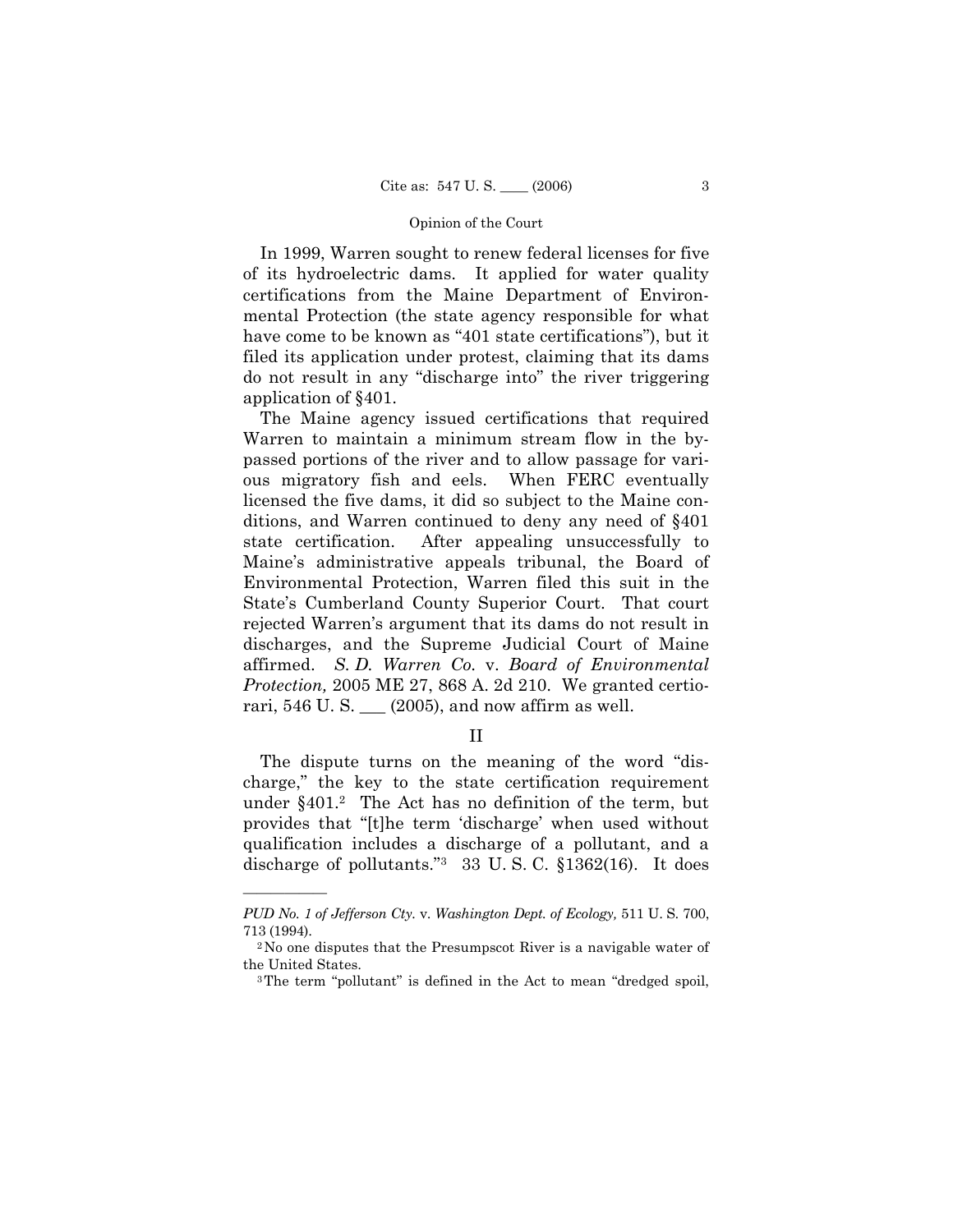define "discharge of a pollutant" and "discharge of pollutants," as meaning "any addition of any pollutant to navigable waters from any point source."  $$1362(12)$ . But ìdischargeî presumably is broader, else superfluous, and since it is neither defined in the statute nor a term of art, we are left to construe it "in accordance with its ordinary or natural meaning.î *FDIC* v. *Meyer,* 510 U. S. 471, 476 (1994).

When it applies to water, "discharge" commonly means a "flowing or issuing out," Webster's New International Dictionary 742 (2d ed. 1949); see also *ibid.* ("[t]o emit; to give outlet to; to pour forth; as, the Hudson *discharges* its waters into the bay"), and this ordinary sense has consistently been the meaning intended when this Court has used the term in prior water cases. See, *e.g., Marsh* v. *Oregon Natural Resources Council,* 490 U. S. 360, 364  $(1989)$  (describing a dam's "'multiport' structure, which will permit discharge of water from any of five levels"); *Arizona* v. *California,* 373 U. S. 546, 619, n. 25 (1963) (Harlan, J., dissenting in part) (quoting congressional testimony regarding those who "'take . . . water out of the stream which has been discharged from the reservoir"); *United States* v. *Arizona,* 295 U. S. 174, 181 (1935) ("Parker Dam will intercept waters discharged at Boulder Dam").

In fact, this understanding of the word "discharge" was accepted by all Members of the Court sitting in our only other case focused on ß401 of the Clean Water Act, *PUD No. 1 of Jefferson Cty.* v. *Washington Dept. of Ecology,* 511 U. S. 700 (1994). At issue in *PUD No. 1* was the State of Washington's authority to impose minimum stream flow

solid waste, incinerator residue, sewage, garbage, sewage sludge, munitions, chemical wastes, biological materials, radioactive materials, heat, wrecked or discarded equipment, rock, sand, cellar dirt and industrial, municipal, and agricultural waste discharged into water." 33 U. S. C. ß1362(6).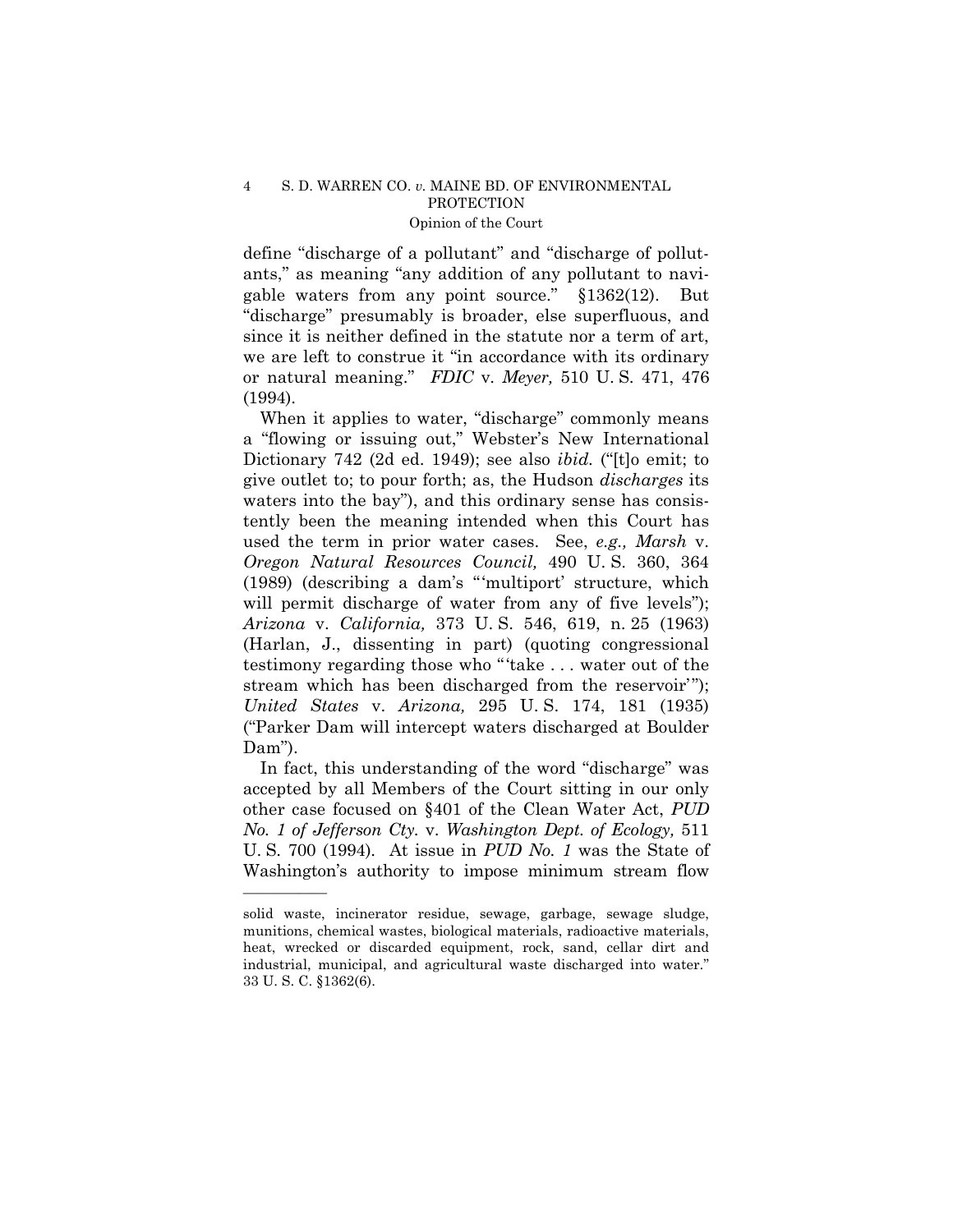rates on a hydroelectric dam, and in posing the question presented, the Court said this:

 ìThere is no dispute that petitioners were required to obtain a certification from the State pursuant to ß401. Petitioners concede that, at a minimum, the project will result in two possible discharges—the release of dredged and fill material during the construction of the project, and the discharge of water at the end of the tailrace after the water has been used to generate electricity.î *Id.*, at 711.

The *Pud No. 1* petitioners claimed that a state condition imposing a stream flow requirement on discharges of water from a dam exceeded the State's §401 authority to prevent degradation of water quality, but neither the parties nor the Court questioned that the "discharge of water" from the dam was a discharge within the ambit of §401. *Ibid.* And although the Court's opinion made no mention of the dam as adding anything to the water, the majority's use of the phrase "discharge of water" drew no criticism from the dissent, which specifically noted that ì[t]he term ëdischargeí is not defined in the [Clean Water Act] but its plain and ordinary meaning suggests 'a flowing or issuing out,' or 'something that is emitted.'" *Id.*, at 725 (opinion of THOMAS, J.) (quoting Websterís Ninth New Collegiate Dictionary 360 (1991)).

 In resort to common usage under ß401, this Court has not been alone, for the Environmental Protection Agency (EPA) and FERC have each regularly read "discharge" as having its plain meaning and thus covering releases from hydroelectric dams. See, *e.g.,* EPA, Water Quality Standards Handbook §7.6.3, p. 7-10 (2d ed. 1994) ("EPA has identified five Federal permits and/or licenses that authorize activities that may result in a discharge to the waters[, including] licenses required for hydroelectric projects issued under the Federal Power Act"; *FPL Energy Maine*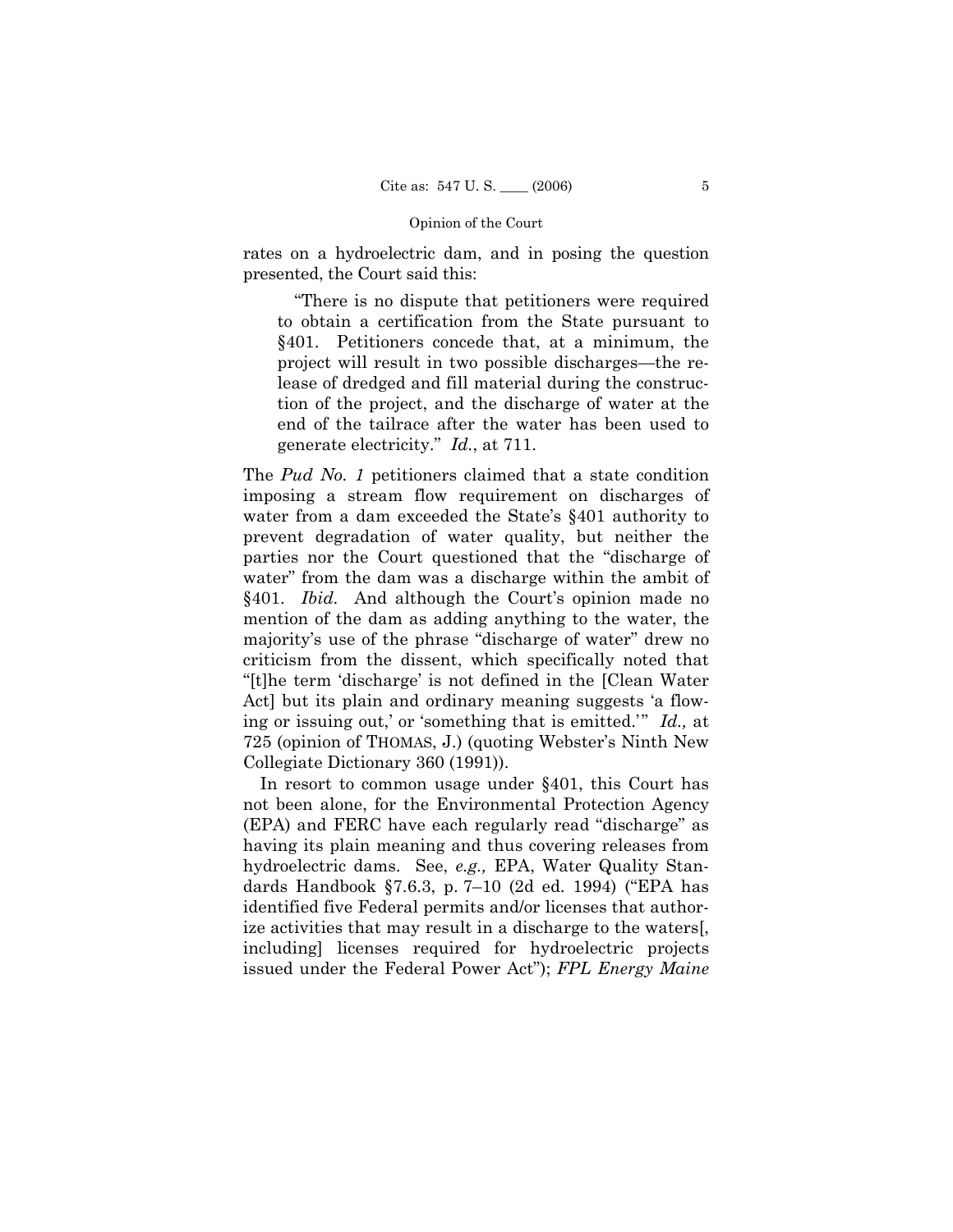*Hydro LLC,* 111 FERC ¶61,104, P. 61,505 (2005) (rejecting, in a recent adjudication, the argument that Congress "used the term 'discharge' as nothing more than a shorthand expression for 'discharge of a pollutant or pollutants'"). $4$  Warren is, of course, entirely correct in cautioning us that because neither the EPA nor FERC has formally settled the definition, or even set out agency reasoning, these expressions of agency understanding do not command deference from this Court*.* See *Gonzales* v. *Oregon,* 546 U.S. \_\_, \_\_ (2006) (slip op., at 11) ("*Chevron* deference . . . is not accorded merely because the statute is ambiguous and an administrative official is involved"); *Skidmore* v. *Swift & Co.,* 323 U. S. 134, 140 (1944).But even so, the administrative usage of "discharge" in this way confirms our understanding of the everyday sense of the term.

# III

 Warren makes three principal arguments for reading the term "discharge" differently from the ordinary way. We find none availing.

# A

 The first involves an interpretive canon we think is out of place here. The canon, *noscitur a sociis,* reminds us

<sup>4</sup>Warren relies on a document from the EPA as a counterexample of the EPAís position in this regard. See Memorandum from Ann R. Klee, EPA General Counsel et al., to Regional Administrators, regarding ìAgency Interpretation on Applicability of Section 402 of the Clean Water Act to Water Transfers" (Aug. 5, 2005), available at http://www.epa.gov/ogc/documents/water\_transfers.pdf (as visited Apr. 13, 2006, and available in Clerk of Court's case file). The memorandum does not help Warren, however; it interprets ß402 of the Clean Water Act, not  $§401$ , and construes the statutory phrase "discharge of a pollutant," which, as explained below, implies a meaning different under the statute from the word "discharge" used alone. The memorandum, in fact, declares that "[i]t does not address any ... terms under the statute other than 'addition.<sup>7</sup> *Id*., at 18.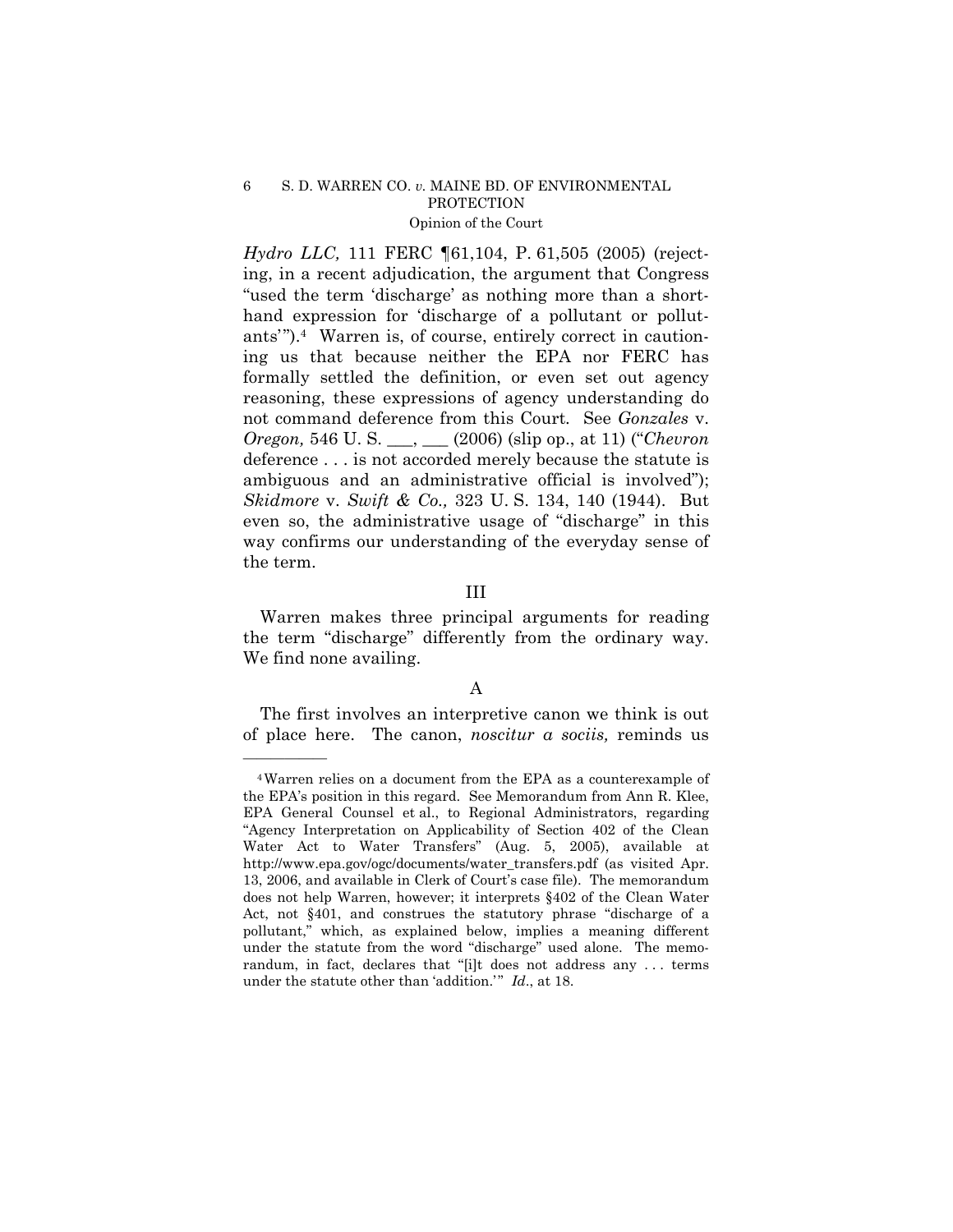that "a word is known by the company it keeps," *Gustafson* v. *Alloyd Co.,* 513 U. S. 561, 575 (1995), and is invoked when a string of statutory terms raises the implication that the "words grouped in a list should be given related meaning," *Dole* v. *Steelworkers,* 494 U. S. 26, 36 (1990) (internal quotation marks omitted); see also *Beecham* v. *United States,* 511 U. S.  $368$ ,  $371$  (1994) ("That several items in a list share an attribute counsels in favor of interpreting the other items as possessing that attribute as wellî).

Warren claims that the canon applies to  $\S502(16)$  of the Clean Water Act, which provides that "[t]he term 'dischargeí when used without qualification includes a discharge of a pollutant, and a discharge of pollutants." 33 U. S. C.  $$1362(16)$ . Warren emphasizes that the "include[d]î terms, pollutant discharges, are themselves defined to require an "addition" of pollutants to water.  $$1362(12)$ . Since "discharge" pure and simple is keeping company with "discharge" defined as adding one or more pollutants, Warren says "discharge" standing alone must require the addition of something foreign to the water into which the discharge flows. And because the release of water from the dams adds nothing to the river that was not there above the dams, Warren concludes that water flowing out of the turbines cannot be a discharge into the river.5

<sup>5</sup>We note that the Supreme Judicial Court of Maine accepted the assertion that "[a]n 'addition' is the fundamental characteristic of any discharge.î2005 Me 27, ¶11, 868 A. 2d 210, 215. It then held that Warren's dams add to the Presumpscot River because the water "los[es its] status as waters of the United States" when diverted from its natural course, and becomes an addition to the waters of the United States when redeposited into the river. 868 A. 2d, at 216 (emphasis deleted). We disagree that an addition is fundamental to any discharge, nor can we agree that one can denationalize national waters by exerting private control over them. Cf. *United States* v. *Chandler-Dunbar Water Power Co., 229 U.S. 53, 69 (1913)* ("That the running" water in a great navigable stream is capable of private ownership is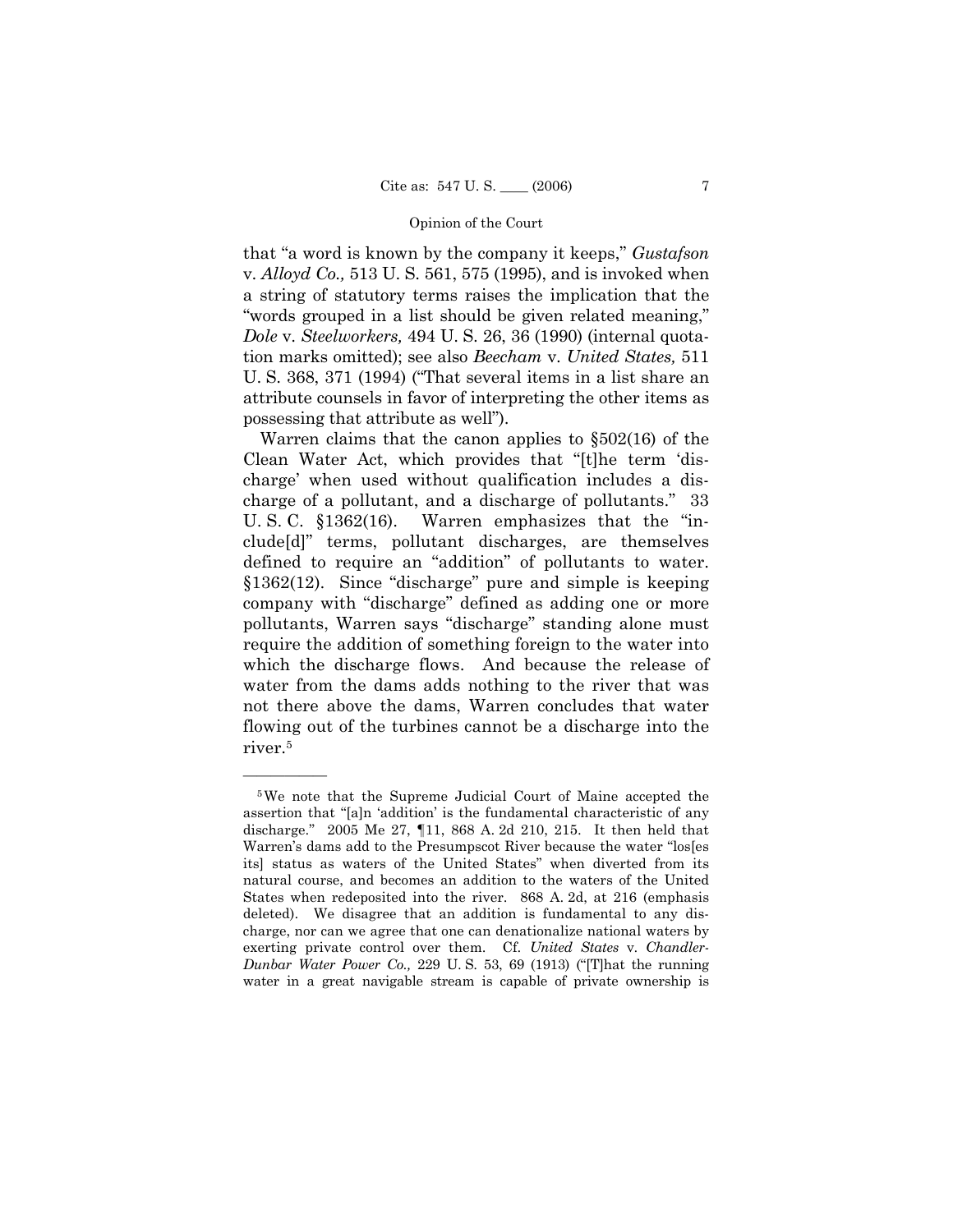The problem with Warren's argument is that it purports to extrapolate a common feature from what amounts to a single item (discharge of a pollutant plus the plural variant involving more than one pollutant). See *Beecham, supra,* at 371. The argument seems to assume that pairing a broad statutory term with a narrow one shrinks the broad one, but there is no such general usage; giving one example does not convert express inclusion into restrictive equation, and *noscitur a sociis* is no help absent some sort of gathering with a common feature to extrapolate. It should also go without saying that uncritical use of interpretive rules is especially risky in making sense of a complicated statute like the Clean Water Act, where technical definitions are worked out with great effort in the legislative process. Cf. H. R. Rep. No. 92–911, p. 125 (1972) ("[I]t] is extremely important to an understanding of [ß402] to know the definition of the various terms used and a careful reading of the definitions . . . is recommended. Of particular significance [are] the words ëdischarge of pollutants'").

## B

 Regardless, Warren says the statute should, and even must, be read its way, on the authority of *South Fla. Water Management Dist.* v. *Miccosukee Tribe,* 541 U. S. 95 (2004). But that case is not on point. *Miccosukee* addressed ß402 of the Clean Water Act, not ß401, and the two sections are not interchangeable, as they serve different purposes and use different language to reach them. Section 401 recast pre-existing law and was meant to "continu[e] the authority of the State . . . to act to deny a permit and thereby prevent a Federal license or permit from issuing to a discharge source within such State." S. Rep. No.  $92-414$ ,

inconceivable"). Thus, though we affirm the Maine judgment, we do so on different reasoning.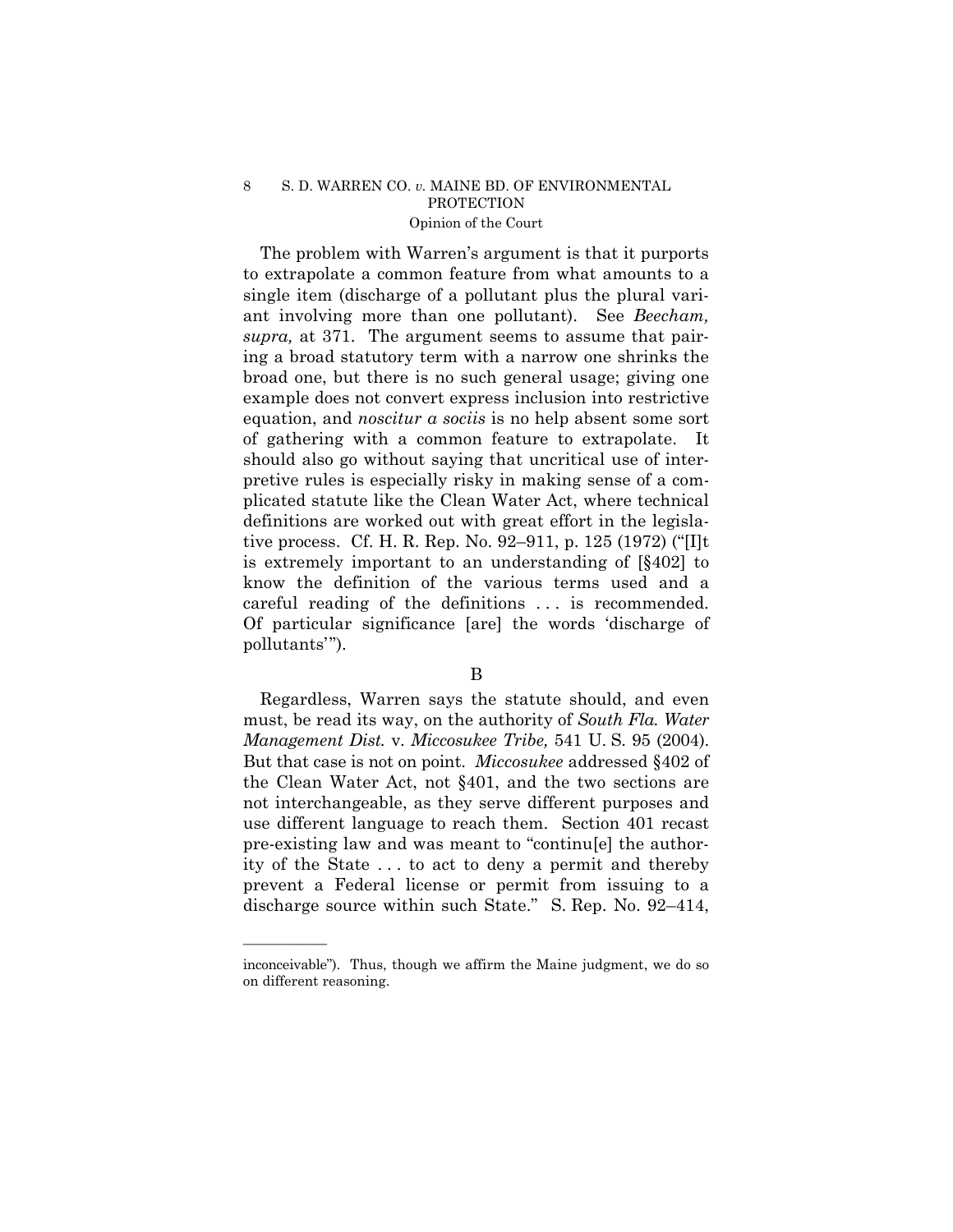p. 69 (1971). Its terms have a broad reach, requiring state approval any time a federally licensed activity "may" result in a discharge ("discharge" of course being without any qualifiers here), 33 U.S.C.  $$1341(a)(1)$ , and its object comprehends maintaining state water quality standards, see n. 1, *supra*.

Section 402 has a historical parallel with §401, for the legislative record suggests that it, too, was enacted to consolidate and ease the administration of some predecessor regulatory schemes, see H. R. Rep. No.  $92-911$ , at  $124-$ 125. But it contrasts with ß401 in its more specific focus. It establishes what Congress called the National Pollutant Discharge Elimination System, requiring a permit for the "discharge of any pollutant" into the navigable waters of the United States, 33 U. S. C. ß1342(a). The triggering statutory term here is not the word "discharge" alone, but "discharge of a pollutant," a phrase made narrower by its specific definition requiring an "addition" of a pollutant to the water. ß1362(12).

 The question in *Miccosukee* was whether a pump between a canal and an impoundment produced a "discharge" of a pollutant" within the meaning of  $\S 402$ , see 541 U.S., at  $102-103$ , and the Court accepted the shared view of the parties that if two identified volumes of water are "simply two parts of the same water body, pumping water from one into the other cannot constitute an 'addition' of pollutants," *id.*, at 109. *Miccosukee* was thus concerned only with whether an "addition" had been made (phosphorous being the substance in issue) as required by the definition of the phrase "discharge of a pollutant"; it did not matter under ß402 whether pumping the water produced a discharge without any addition. In sum, the understanding that something must be added in order to implicate  $§402$ does not explain what suffices for a discharge under §401.<sup>6</sup>

<sup>6</sup>The fact that the parties in *Miccosukee* conceded that the water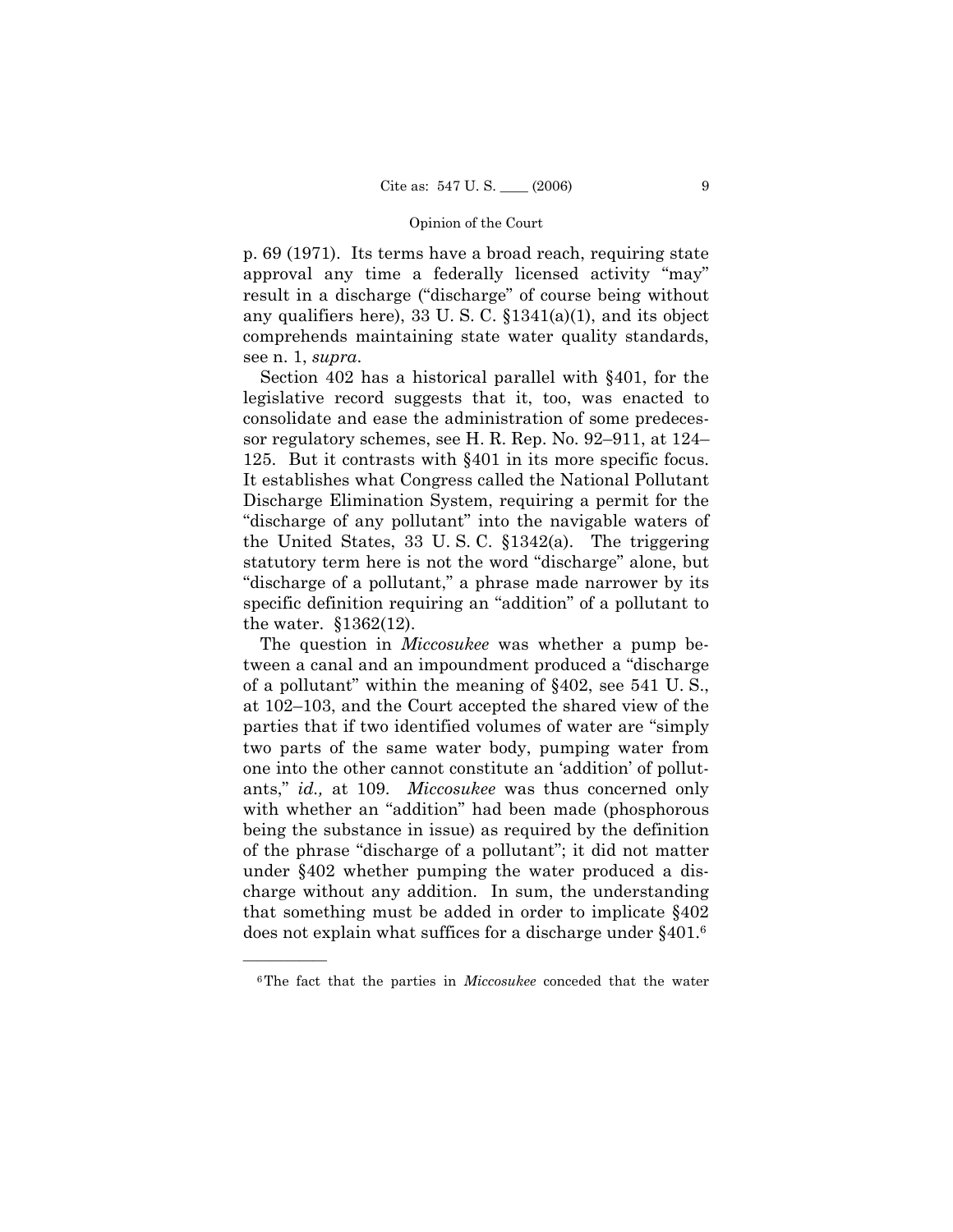$\mathcal{C}$ 

 Warrenís third argument for avoiding the common meaning of "discharge" relies on the Act's legislative history, but we think that if the history means anything it actually goes against Warrenís position. Warren suggests that the word "includes" in the definition of "discharge" should not be read with any spacious connotation, because the word was simply left on the books inadvertently after a failed attempt to deal specifically with "thermal discharges.î As Warren describes it, several Members of Congress recognized that "heat is not as harmful as what most of us view as 'pollutants,' because it dissipates quickly in most bodies of receiving waters," 1 Legislative History of the Water Pollution Control Act Amendments of 1972 (Committee Print compiled for the Senate Committee on Public Works by the Library of Congress), Ser. No. 93– 1, p. 273 (1973) (remarks of Cong. Clark), and they pro-

being pumped was polluted does not transform the Court's analysis from one centered on the word "addition" to one centered on the word ìdischarge.î Before *Miccosukee,* one could have argued that transferring polluted water from a canal to a connected impoundment constituted an "addition." *Miccosukee* is at odds with that construction of the statute, but it says nothing about whether the transfer of polluted water from the canal to the impoundment constitutes a "discharge."

Likewise, we are not persuaded by Warren's claim that the word "into" somehow changes the meaning of the word "discharge" so as to require an addition. See Reply Brief for Petitioner 1–2 ("However one might read the lone word 'discharge' by itself, the complete statutory phrase 'discharge into the navigable waters' entails the introduction of something into the waters"). The force of this argument escapes us, since one can easily refer to water being poured or discharged out of one place into another without implying that an addition of some hitherto unencountered mixture or quality of water is made. Indeed, the preposition "into" was used without connoting an addition in the *Miccosukee* analogy cited by Warren. See 541 U.S., at 110 ("[I]f one takes a ladle of soup from a pot . . . and pours it back into the pot, one has not 'added' soup or anything else to the pot" (internal quotation marks and brackets omitted)).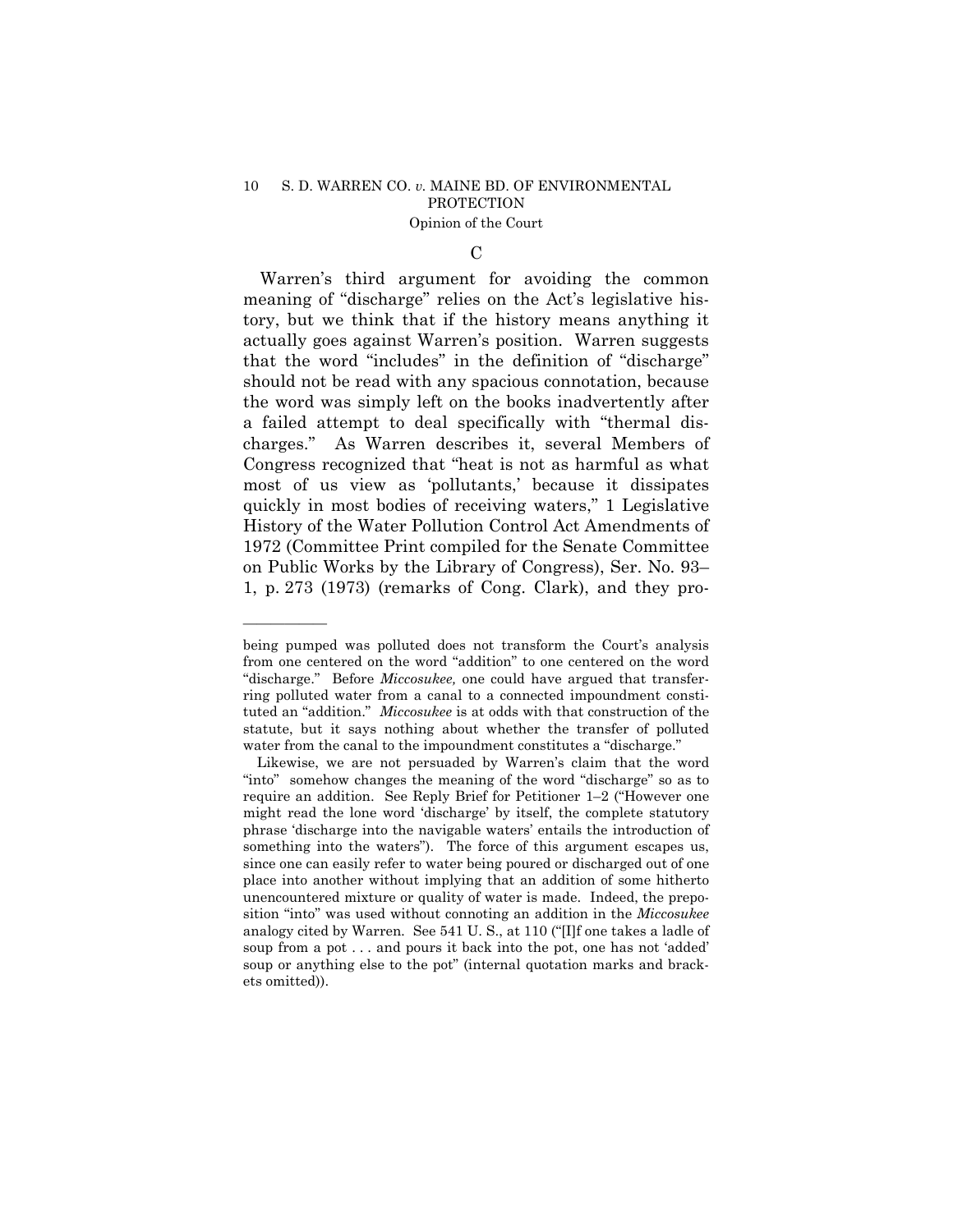posed to regulate thermal discharges less stringently than others. They offered an amendment to exclude thermal discharges from the requirements under ß402, but they also wanted to ensure that thermal discharges remained within the scope of §401 and so sought to include them expressly in the general provision covering "discharge." See *id.*, at 1069–1070, 1071. The proposed definition read, ì[t]he term ëdischargeí when used without qualification includes a discharge of a pollutant, a discharge of pollutants, and a thermal discharge.î *Id.,* at 1071*.*

Of course, Congress omitted the reference to "thermal" discharge," and settled on the definition we have today. See Federal Water Pollution Control Act Amendments of 1972, ß502(16), 86 Stat. 887. Warren reasons that once Congress abandoned the special treatment for thermal pollutants, it merely struck the words "thermal discharge" from 33 U. S. C. ß1362(16) and carelessly left in the word "includes." Thus, Warren argues, there is no reason to assume that describing "discharge" as including certain acts was meant to extend the reach of ß401 beyond acts of the kind specifically mentioned;<sup>7</sup> the terminology of  $\S 401$ simply reflects a failed effort to narrow the scope of  $\S 402$ .

This is what might be called a lawyer's argument. We will assume that Warren is entirely correct about the impetus behind the failed attempt to rework the scope of pollutant discharge under ß402. It is simply speculation, though, to say that the word "includes" was left in the description of a "discharge" by mere inattention, and for reasons given in Part IV of this opinion it is implausible speculation at that. But if we confine our view for a moment strictly to the drafting history, the one thing clear is that if Congress had left "thermal discharge" as an in-

<sup>7</sup>Warren is hesitant to follow its own logic to completion by simply claiming that ß401 covers nothing but what ß502(16) mentions, the discharge of a pollutant or pollutants.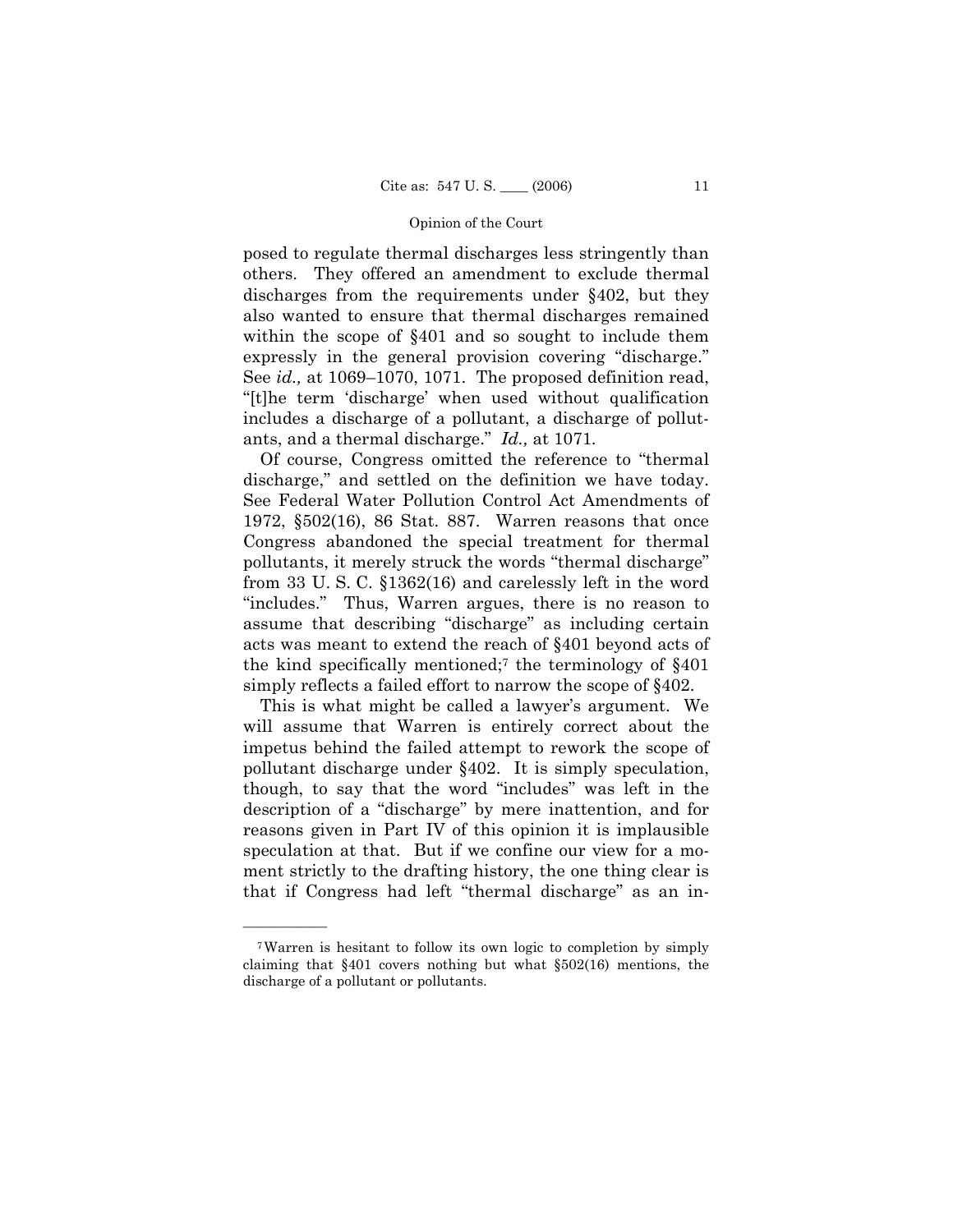cluded subclass of a "discharge" under  $\S502(16)$ , Warren would have a stronger *noscitur a sociis* argument. For a thermal discharge adds something, the pollutant heat, see n. 3, *supra*. Had the list of examples of discharge been lengthened to include thermal discharges, there would have been at least a short series with the common feature of addition. As it stands, however, the only thing the legislative history cited by Warren demonstrates is the congressional rejection of language that would have created a short series of terms with a common implication of an addition.

 Warrenís theory, moreover, has the unintended consequence of underscoring that Congress probably distinguished the terms "discharge" and "discharge of pollutants" deliberately, in order to use them in separate places and to separate ends. Warren hypothesizes that Congress attempted to tinker with the definition of "discharge" because it wanted to subject thermal discharges to the requirements of  $\S 401$ , but not  $\S 402$ . But this assumption about Congressís motives only confirms the point that when Congress fine-tunes its statutory definitions, it tends to do so with a purpose in mind. See *Bates* v. *United States,* 522 U.S. 23, 29–30 (1997) (if "Congress includes particular language in one section of a statute but omits it in another section of the same Act, it is generally presumed that Congress acts intentionally and purposely in the disparate inclusion or exclusion" (internal quotation marks omitted)).

# IV

Warren's arguments against reading the word "discharge" in its common sense fail on their own terms.  $8$ 

<sup>8</sup>Warren briefly makes another argument for disregarding the plain meaning of the word "discharge," relying on  $$511(c)(2)$  of the Clean Water Act, 33 U.S. C.  $$1371(c)(2)$ . This section addresses the intersection of the Act with another statute, the National Environmental Policy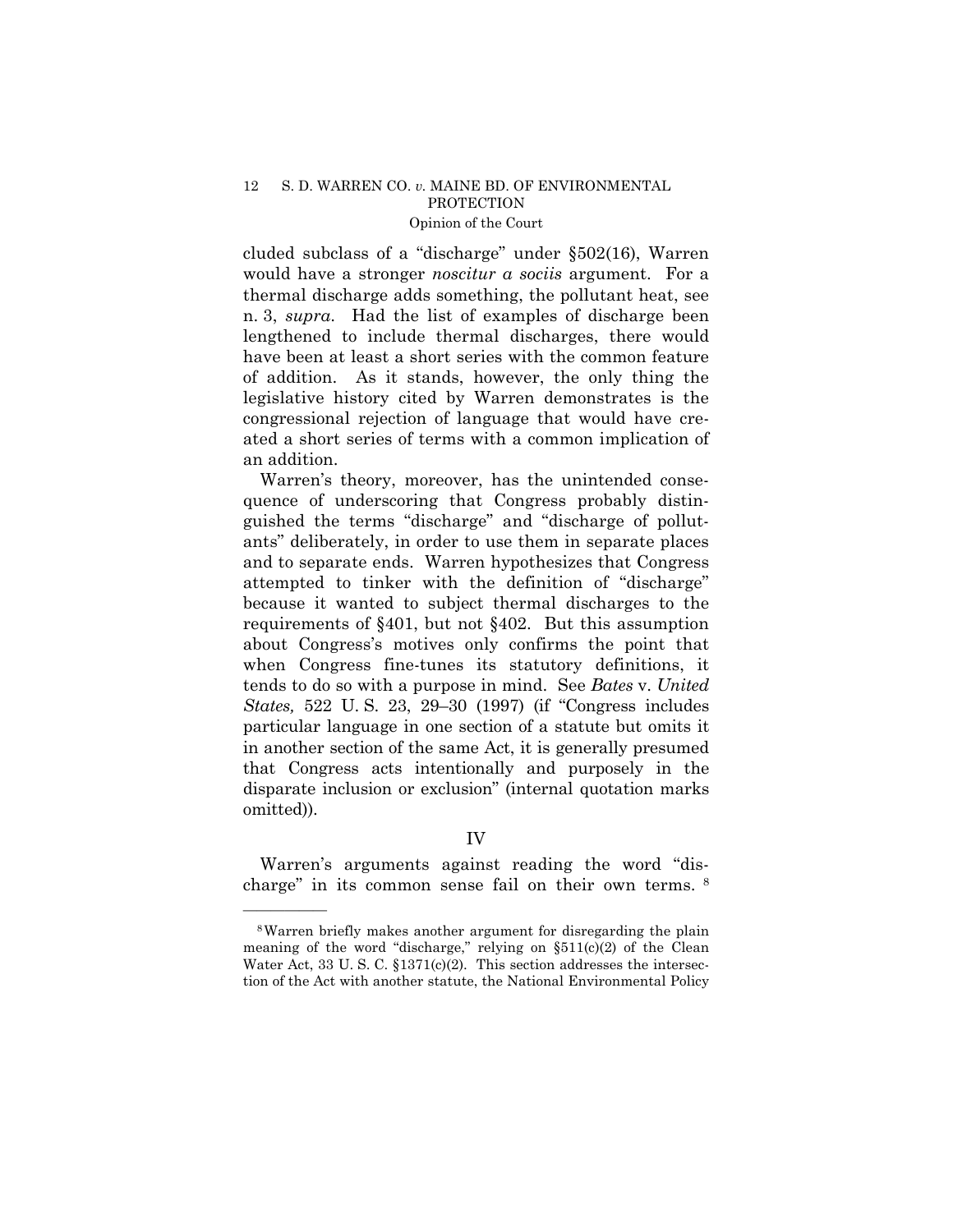They also miss the forest for the trees.

<u>óóóóóóóóóóóóóó</u>

Congress passed the Clean Water Act to "restore and maintain the chemical, physical, and biological integrity of the Nation's waters," 33 U.S.C. §1251(a); see also *PUD No. 1,* 511 U.S., at 714, the "national goal" being to achieve ìwater quality which provides for the protection and propagation of fish, shellfish, and wildlife and provides for recreation in and on the water." 33 U.S.C.  $\S 1251(a)(2)$ . To do this, the Act does not stop at controlling the "addition of pollutants," but deals with "pollution" generally, see  $$1251(b)$ , which Congress defined to mean "the man-made" or man-induced alteration of the chemical, physical, biological, and radiological integrity of water. $\degree$  §1362(19).

Act of 1969 (NEPA), 42 U.S.C. §4321 *et seq.* NEPA "imposes only procedural requirements on federal agencies with a particular focus on requiring agencies to undertake analyses of the environmental impact of their proposals and actions.î *Department of Transportation* v. *Public Citizen,* 541 U. S. 752, 756–757 (2004). Section 511(c)(2) makes the point that nothing in NEPA authorizes any federal agency "authorized to license or permit the conduct of any activity which may result in the discharge of a pollutant" to review "any effluent limitation or other requirement established pursuant to this chapter or the adequacy of any certification under  $[\S 401]$  of this title." 33 U.S.C.  $\S 1371(c)(2)$ . Warren argues that reading ß401 to cover discharges generally would preclude duplicative NEPA review of certifications involving pollutant discharges, but allow such review of those involving nonpollutant discharges.

But Warren overlooks the fact that "discharge of a pollutant" is used in  $$511(c)(2)$  in the course of identifying the agency, not the activity to be certified. Whether a ß401 certification involves an activity that discharges pollutants or one that simply discharges, FERC (as an agency that may be described, always, as one with "author[ity] to license or permit the conduct of any activity which may result in the discharge of a pollutant," *ibid.*) may not review it. Thus, nothing in  $§511(c)(2)$  is disturbed by our holding that hydroelectric dams require ß401 state certifications. It is still the case that, when a State has issued a certification covering a discharge that adds no pollutant, no federal agency will be deemed to have authority under NEPA to "reviewî any limitations or the adequacy of the ß401 certification.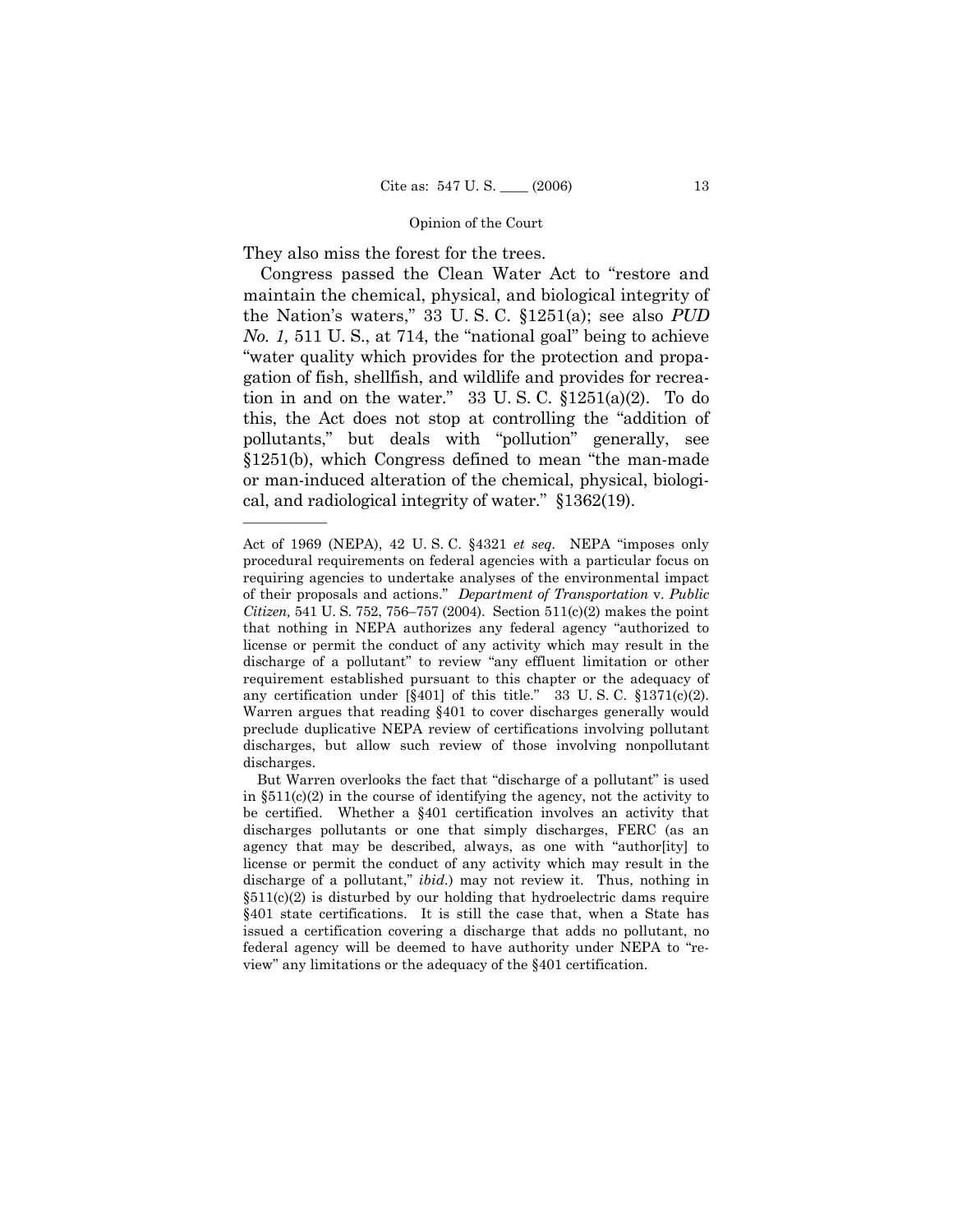The alteration of water quality as thus defined is a risk inherent in limiting river flow and releasing water through turbines. Warren itself admits that its dams "can cause changes in the movement, flow, and circulation of a river . . . caus[ing] a river to absorb less oxygen and to be less passable by boaters and fish." Brief for Petitioner 23. And several *amici* alert us to the chemical modification caused by the dams, with "immediate impact on aquatic organisms, which of course rely on dissolved oxygen in water to breathe." Brief for Trout Unlimited et al. as *Amici Curiae* 13; see also, *e.g.,* Brief for National Wildlife Federation et al. as *Amici Curiae* 6 (explaining that when air and water mix in a turbine, nitrogen dissolves in the water and can be potentially lethal to fish). Then there are the findings of the Maine Department of Environmental Protection that led to this appeal:

"The record in this case demonstrates that Warren's dams have caused long stretches of the natural river bed to be essentially dry and thus unavailable as habitat for indigenous populations of fish and other aquatic organisms; that the dams have blocked the passage of eels and sea-run fish to their natural spawning and nursery waters; that the dams have eliminated the opportunity for fishing in long stretches of river, and that the dams have prevented recreational access to and use of the river.<sup>n</sup> In re S. D. *Warren Co.,* Maine Board of Environmental Protection  $(2003)$ , in App. to Pet. for Cert. A-49.

Changes in the river like these fall within a State's legitimate legislative business, and the Clean Water Act provides for a system that respects the Statesí concerns. See 33 U.S.C.  $$1251(b)$  ('It is the policy of the Congress to recognize, preserve, and protect the primary responsibilities and rights of States to prevent, reduce, and eliminate pollutionî); ß1256(a) (federal funds for state efforts to prevent